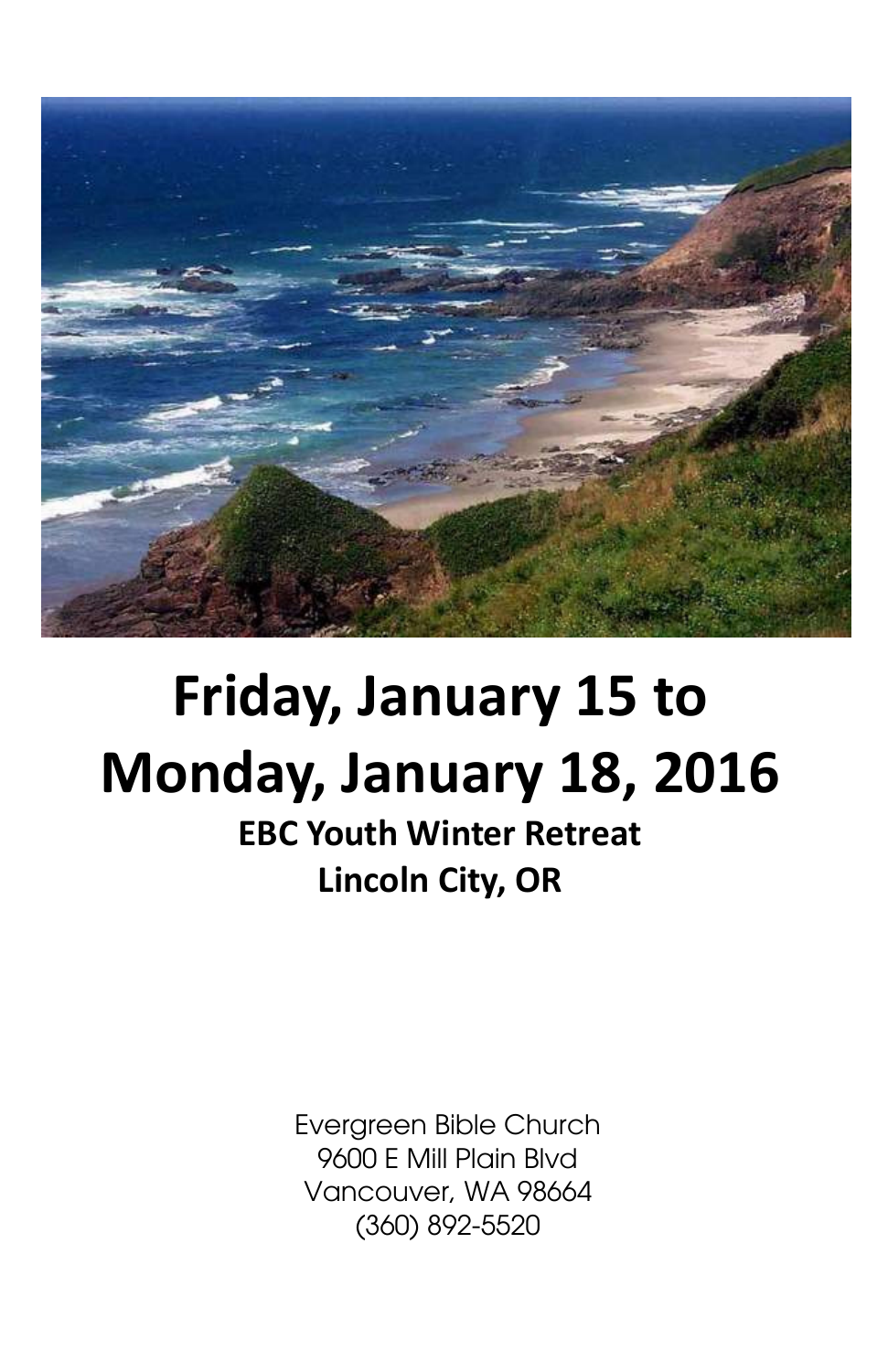Where are we going? - Lincoln City, OR - We'll be staying in a great big house right next to the ocean. We have 8 adult staff going.

How much does it cost? - \$80. This covers Lodging, Gas, Meals for Saturday and Sunday, and breakfast Monday Morning. You will need a sack dinner or money for dinner Friday night and lunch Monday.

How late can I sign up? You can sign up anytime before we go. The sooner the better, so we can plan for meals, handouts, etc.

What time do we need to be at EBC? - 4:00 PM on Fri, Jan 15th. We will probably leave in waves based on when kids get there. We can send a group or two later if 4:00 is too early.

What time will we get home? - 1:00 PM Monday the 18th

What will we do? - Learn about God, worship, play games, go to the beach, spend time in the great outdoors, get into God's Word, have fun, hang out, sing and pray, eat good food, and a whole lot more.

We will be looking into the Greatness and Majesty of God, covering who He is, and what worship looks like. As well, a lot of the focus of this retreat will be community building. Also, Ryan and Emily Aufenkamp, our potential new Youth Group Pastor and his wife, will be leading worship and getting to know the kids.

There will be a lot of time each day to hang out, play games, get to know each other, and even study—if students need to do that for finals. Don't stay home—bring your books and homework.